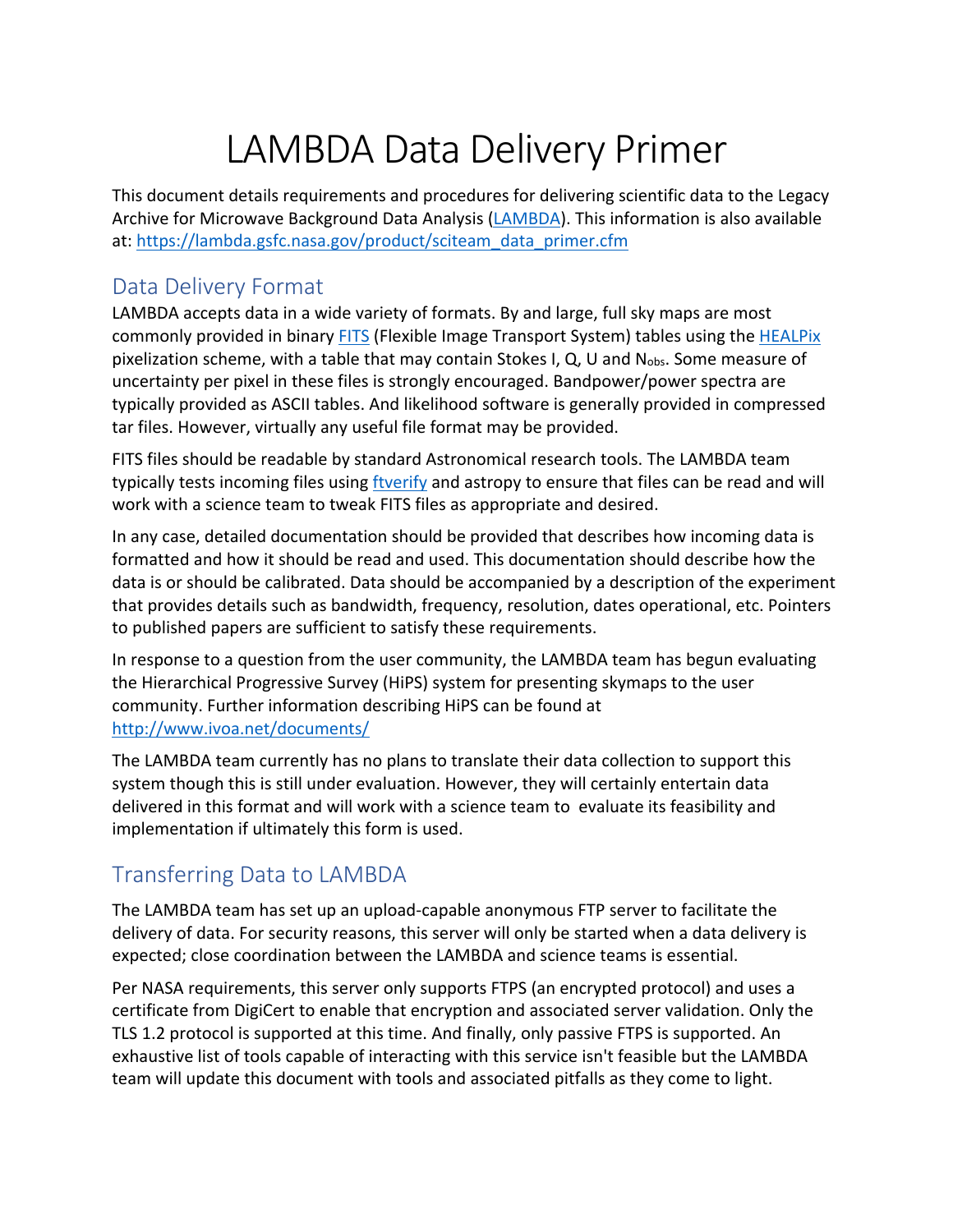No data is delivered to the community by LAMBDA through this service; it exists only to facilitate data uploads. The top of the FTP directory tree is therefore very spartan, consisting of a welcome message and an uploads directory. The user should navigate into the uploads directory and upload their data there. For security reasons, the permission on this directory are very limited, allowing the user to write files into it but denying the user the ability to retrieve or even to view those files. In effect, files uploaded here are uploaded into a black hole. Upon delivery the user should let their contact in the LAMBDA team know that the files are there; LAMBDA will take it from there.

All data delivered to LAMBDA will be vetted by staff prior to being made publicly available through the web site.

The user of this site will not be able to create subdirectories within the upload area. Therefore, it is recommended that each directory tree be consolidated into a compressed tarball and those tarballs are then uploaded. For example, a delivery consists of three directory trees: maps, spectra and docs. At the top level, three tarballs should be created: maps.tar.bz2, spectra.tar.bz2 and docs.tar.bz2. The commands could be:

cd /delivery/path tar cjf maps.tar.bz2 maps tar cjf spectra.tar.bz2 spectra tar cjf docs.tar.bz2 docs

Alternatively, a single compressed tarball could be created and pushed. This retains the directory structure envisioned by the science team.

#### Tools

The standard Linux/Unix ftp tool does not support FTPS so it is necessary to find other tools to use to interact with this service. Once such tool available in the Linux environment is lftp; a discussion of this tool follows. Other tools are available for other environments, such as Filezilla, etc.

#### lftp

This service has been tested with the lftp tool. Due to the passive nature of the service, some client configuration is necessary to enable this to work. At a minimum the port must be specified and ssl forced on; the following command (in a Linux environment) will work:

lftp -u anonymous -e 'set ftp:ssl-force true' -p21 ftps://gs66-lambdaftp.ndc.nasa.gov

Alternatively options may be set in an lftp configuration file ( $\gamma$ . Iftprc); the following has been used successfully:

set ftp:ssl-auth TLS set ftp:ssl-force true set ftp:ssl-protect-list yes set ftp:ssl-protect-data yes set ssl:verify-certificate no